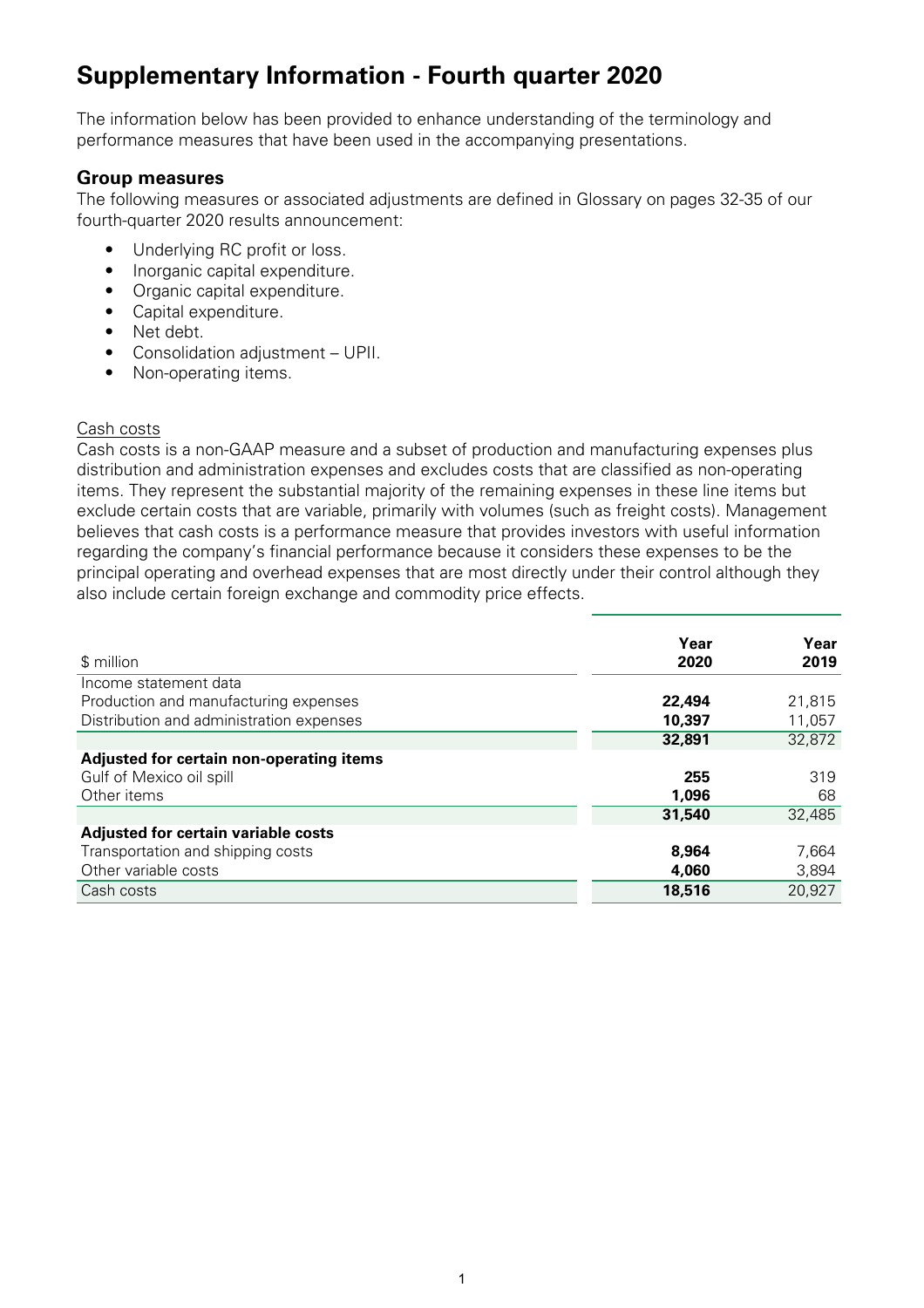## Lease liability payments of principal

Lease liability payments of principal are reported as financing activities in the group cash flow statement.

|            | Fourth  |
|------------|---------|
|            | quarter |
| \$ billion | 2020    |
| Upstream   | 0.3     |
| Downstream | 0.2     |
| OB&C       | 0.1     |
| Total      | 0.6     |

## Earnings before interest, depreciation and amortization (EBIDA)

EBIDA is defined as underlying replacement cost (RC) profit before interest and tax, add back depreciation, depletion and amortization and exploration expenditure written-off (net of non-operating items), less taxation on an underlying RC basis. bp believes it is helpful to disclose EBIDA because it reflects how bp measures underlying business delivery.

#### EBIDA – Group

|                                                                                                        | Year      | Year    |
|--------------------------------------------------------------------------------------------------------|-----------|---------|
| \$ million                                                                                             | 2020      | 2019    |
| Profit (loss) before interest and tax                                                                  | (21, 740) | 11,706  |
| Inventory holding (gains) losses, before tax                                                           | 2,868     | (667)   |
| RC profit before interest and tax                                                                      | (18, 872) | 11,039  |
| Net (favourable) adverse impact of non-operating items and fair value<br>accounting effect, before tax | 16,024    | 7,752   |
| Underlying RC Profit before interest and tax                                                           | (2,848)   | 18,791  |
| Adjusted for:                                                                                          |           |         |
| Taxation on an underlying RC basis                                                                     | (743)     | (5,596) |
| Depreciation, depletion and amortization                                                               | 14,889    | 17,780  |
| Exploration expenditure written off (EWO), net of non-operating items                                  | 7,946     | 631     |
| EBIDA                                                                                                  | 19,244    | 31,606  |

## EBIDA per share

EBIDA per share is calculated based on the shares in issue at period-end of 20.3 billion (2019 20.2 billion).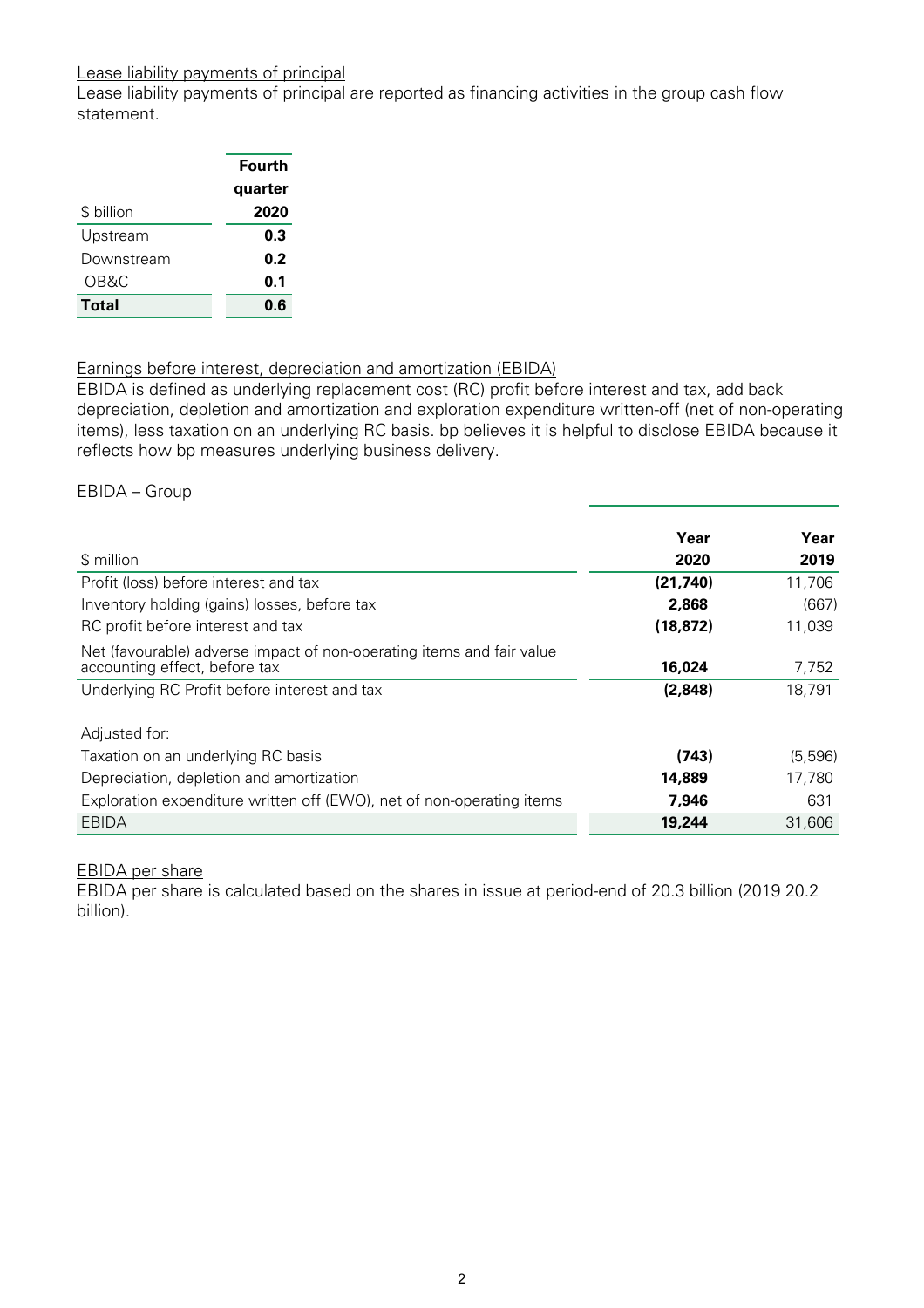## Return on average capital employed (ROACE)

Return on average capital employed (ROACE) is a non-GAAP measure and is underlying replacement cost profit, after adding back non-controlling interest and interest expense net of tax, divided by average capital employed (total equity plus finance debt), excluding cash and cash equivalents and goodwill. Interest expense is finance costs excluding lease interest and the unwinding of the discount on provisions and other payables before tax. BP believes it is helpful to disclose the ROACE because this measure gives an indication of the company's capital efficiency. The nearest GAAP measures of the numerator and denominator are profit or loss for the period attributable to BP shareholders and average capital employed respectively.

|                                                                                       | Year      | Year    |
|---------------------------------------------------------------------------------------|-----------|---------|
| \$ million                                                                            | 2020      | 2019    |
| Profit for the year attributable to BP shareholders                                   | (20, 305) | 4,026   |
| Inventory holding (gains) losses, net of tax                                          | 2,201     | (511)   |
| Non-operating items and fair value accounting effects, after taxation                 | 12,414    | 6,475   |
| Underlying replacement cost (RC) profit                                               | (5,690)   | 9,990   |
| Interest expense, net of tax                                                          | 1,402     | 1,744   |
| Non-controlling interests                                                             | (424)     | 164     |
| Adjusted underlying RC profit                                                         | (4, 712)  | 11,898  |
| Total equity                                                                          | 85,568    | 100,708 |
| Finance debt                                                                          | 72,664    | 67,724  |
| Capital employed (2020 average \$163,332 million, 2019 average<br>\$167,556 million,) | 158,232   | 168,432 |
| Less: Goodwill                                                                        | 12,480    | 11,868  |
| Cash and cash equivalents                                                             | 31,111    | 22,472  |
|                                                                                       | 114,641   | 134,092 |
| Average capital employed (excluding goodwill and cash and cash<br>equivalents)        | 124,367   | 133,050 |
| <b>ROACE</b>                                                                          | $(3.8)\%$ | 8.9 %   |

## Underlying effective tax rate (ETR)

The underlying ETR is calculated by dividing taxation on an underlying RC basis by underlying RC profit or loss before tax. Taxation on an underlying RC basis is taxation on a RC basis for the period adjusted for taxation on non-operating items and fair value accounting effects.

#### **Effective tax rate**

|                                                                    | <b>Fourth</b> | Third   | <b>Fourth</b> |
|--------------------------------------------------------------------|---------------|---------|---------------|
|                                                                    | quarter       | quarter | quarter       |
| $\%$                                                               | 2020          | 2020    | 2019          |
| ETR on profit or loss                                              | (36)          | 305     | 93            |
| Adjusted for inventory holding gains or losses                     | (105)         | (809)   | 9             |
| ETR on RC profit or loss                                           | (141)         | (504)   | 102           |
| Adjusted for non-operating items and fair value accounting effects | 181           | 568     | (75)          |
| <b>Underlying ETR</b>                                              | 40            | 64      | 27            |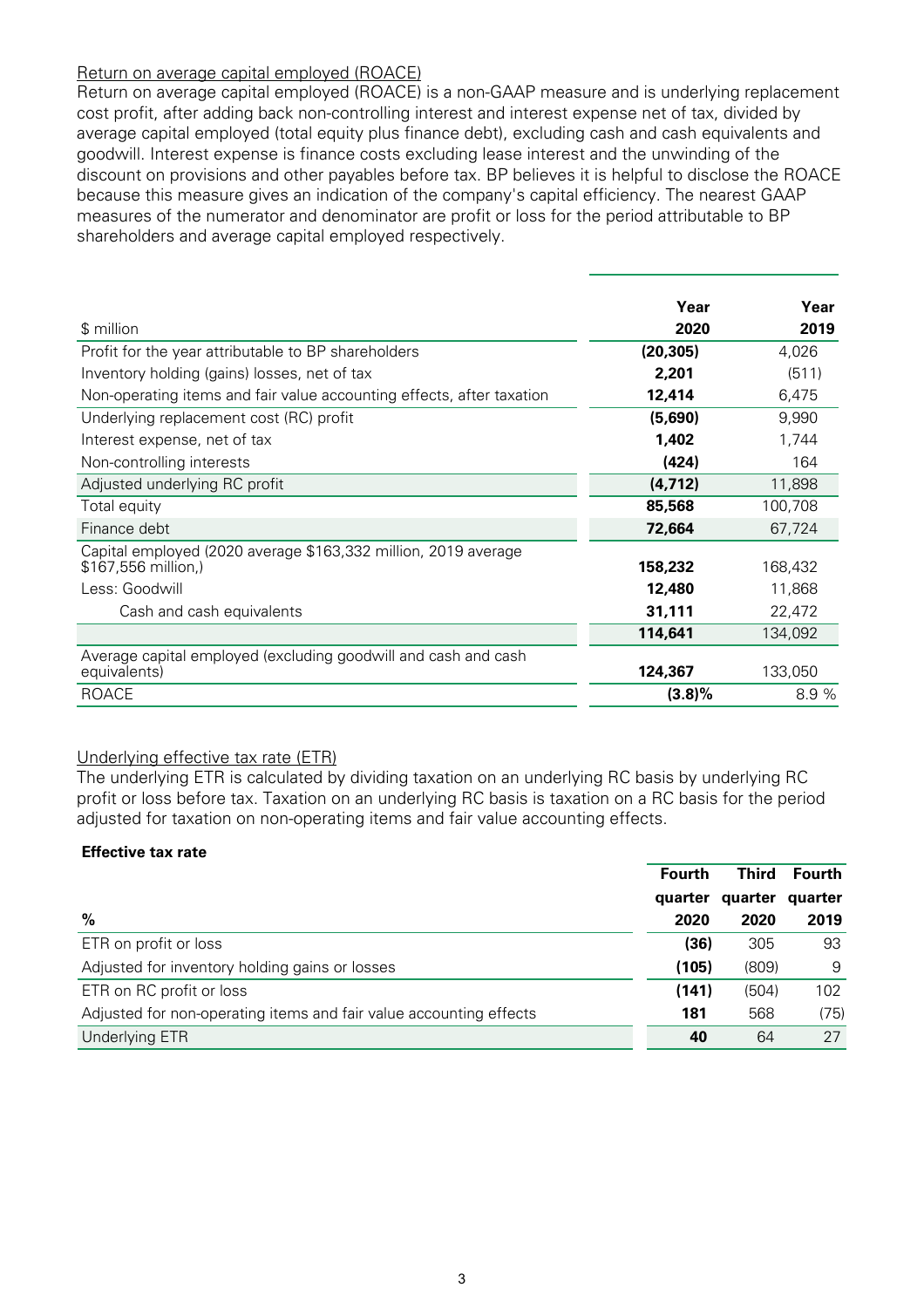# **Energy transition and low carbon**

## Low carbon; Low carbon energy; low carbon technologies

Low carbon (renewable) electricity; bio-energy; electrification; future mobility solutions; carbon capture, use and storage (CCUS); "blue" or "green" hydrogen; and trading in low carbon products.

## Low carbon and other energy transition activities

Low carbon energy / technologies as described above, together with convenience; integrated gas and power; bp Ventures and Launchpad.

## Capital employed in the energy transition

Capital employed in the energy transition means capital employed in respect of Low carbon and other energy transition activities.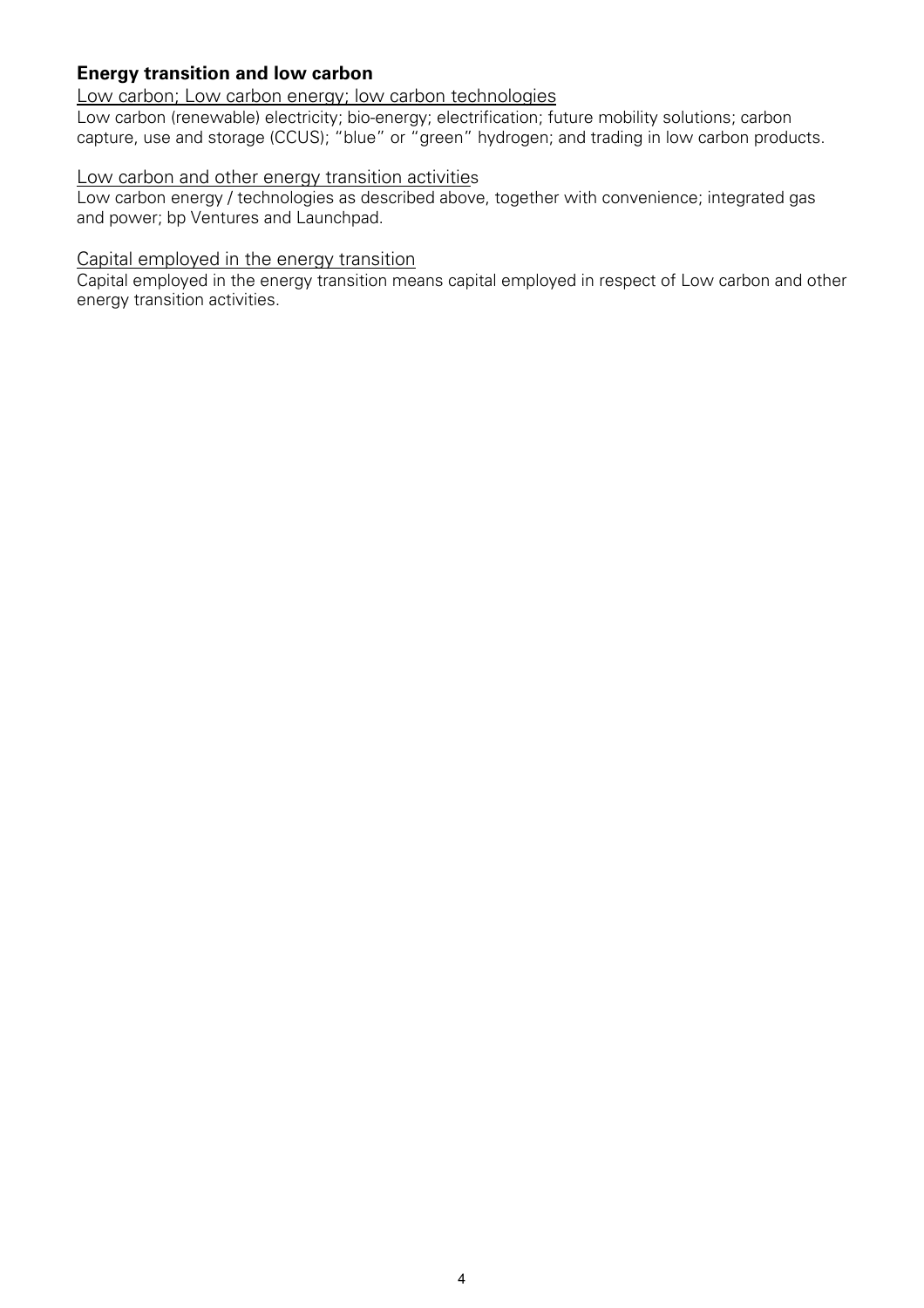# **Convenience and mobility measures**

## Convenience gross margin

Convenience gross margin comprises store gross margin as well as other merchandise and service contribution, not considered as retail fuels or store gross margin, received from the retail service stations operated under a bp brand.

| <b>Convenience gross margin</b>                                                           | 2020             |
|-------------------------------------------------------------------------------------------|------------------|
|                                                                                           | \$ <sub>bn</sub> |
| Fuel marketing RC profit before interest and tax                                          | 1.8              |
| Less non-operating items and fair value accounting effects                                | 0.4              |
| Fuel marketing underlying RC profit before interest and tax                               | 2.2              |
| Less tuels marketing tuel gross margin, cash costs, equity-accounted earnings and<br>DD&A | 0.9              |
| Convenience gross margin                                                                  | 1.3              |

## Convenience & mobility EBITDA

EBITDA is defined as underlying replacement cost (RC) profit before interest and tax, add back depreciation, depletion and amortization and exploration expenditure written-off (net of non-operating items). bp believes it is helpful to disclose EBITDA because it reflects how bp measures underlying business delivery.

| <b>EBITDA</b>                                                                                                                          | 2019<br>\$bn |
|----------------------------------------------------------------------------------------------------------------------------------------|--------------|
| Downstream RC profit before interest and tax                                                                                           | 6.5          |
| Net (favourable) impact of non-operating items and fair value accounting effects                                                       | (0.1)        |
| Downstream – underlying RC profit before interest and tax                                                                              | 6.4          |
| Less trading/refining/petrochmicals                                                                                                    | (2.6)        |
| Convenience & Mobility (C&M) – underlying RC profit before interest and tax<br>Add C&M depreciation, depletion and amortization (DD&A) | 3.8<br>1.1   |
|                                                                                                                                        | 4.9          |
| <b>C&amp;M EBITDA</b>                                                                                                                  |              |

## C&M DD&A:

| DD&A                                | 2019<br>\$bn |
|-------------------------------------|--------------|
| Downstream - DD&A                   | 2.9          |
| Less trading/refining/petrochmicals | (1.8)        |
| C&M DD&A                            | 1.           |